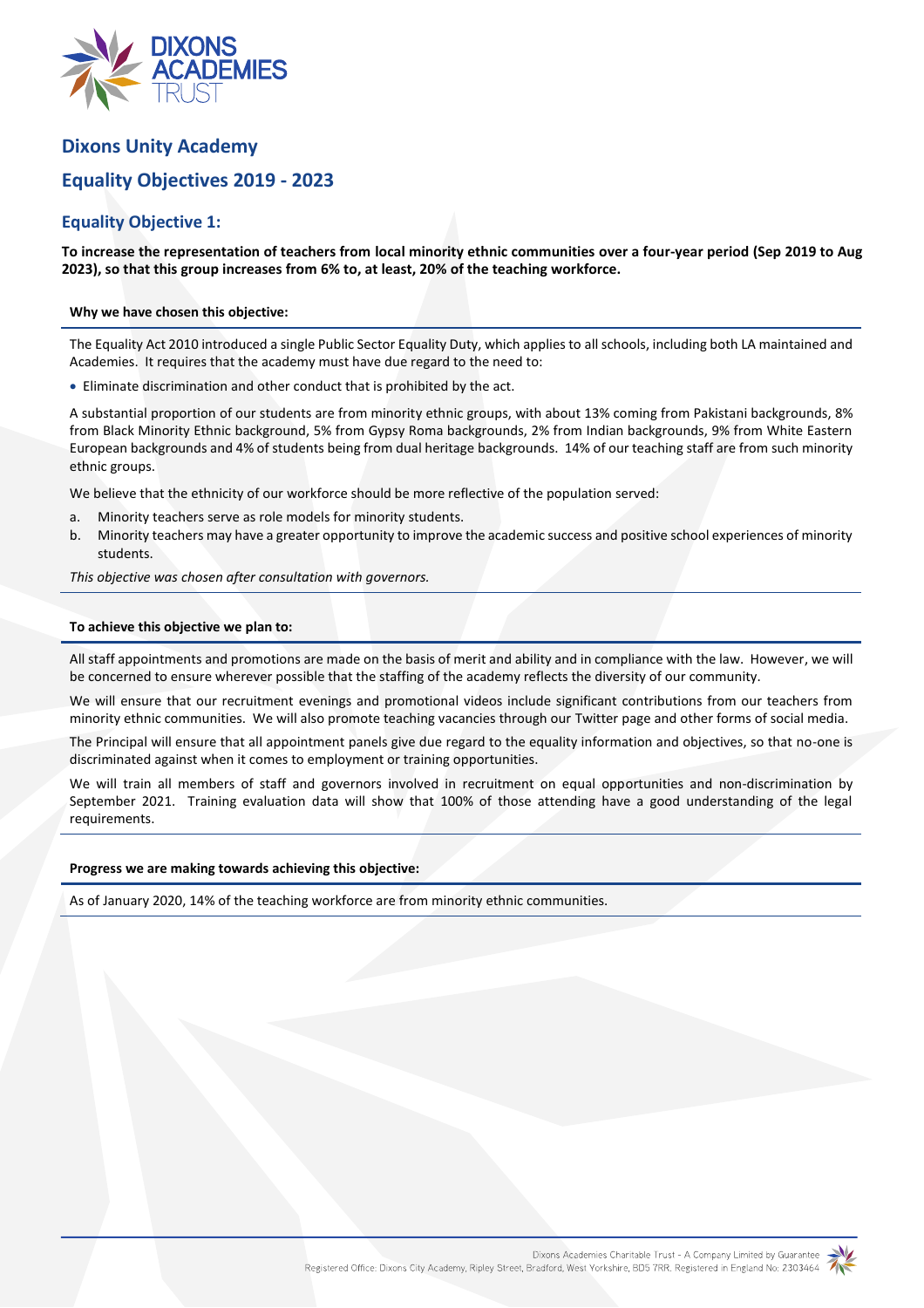# **Equality Objective 2:**

To close the achievement gap by ensuring there is no significant difference in the progress made by different groups of **learners.**

### **Why we have chosen this objective:**

The Equality Act 2010 introduced a single Public Sector Equality Duty, which applies to all schools, including both LA maintained and Academies. It requires that the academy must have due regard to the need to:

Advance equality and opportunity between people who share a prohibited characteristic and people who do not share it.

Dixons Unity is an average sized secondary school with a below PAN roll in most years and we have more boys than girls on roll. Approximately 60% of our students are from low-income families and so qualify for the pupil premium and a substantial proportion of our students are from ethnic minority communities. Approximately 15% of our students have a statement of special educational needs or are on the SEN register.

It is unacceptable that in our country there is such an enormous gap between the life chances of children from poor backgrounds and other children:

- In 2012, only 36.3% of disadvantaged students eligible for free school meals achieved 5 or more A\*–C grades at GCSE including English and Maths - the national average is 58.8%.
- Nationally, only 1 in 20 disadvantaged students achieves the EBacc compared to the national average of nearly 1 in 5.
- By the age of 14, young people from the poorest backgrounds are on average 2 years academically behind their counterparts from the most affluent areas.
- The chance of getting into a good university is 25 times higher for independent school students than those from disadvantaged backgrounds at state schools.
- Around 7 out of 10 of the poorest children still leave school without 5 good GCSEs.

As a Dixons Academy, our mission is simple: we celebrate **diversity** and relentlessly focus on the highest standards of student *achievement.* We believe that every child will succeed, regardless of background.

*This objective was chosen after consultation with staff.*

### **To achieve this objective we plan to:**

Achieving our mission will not be easy, but our research has shown that it can be achieved if we:

- operate strict routines and protocols
- develop a challenging, knowledge rich curriculum, that provides opportunities for all to be successful
- have an unwavering focus on results
- offer the very best teaching and support

Using the Pupil Premium effectively is a key part of our strategy for closing the gaps (see academy website for details of our Pupil Premium allocation, spend and impact).

#### **Progress we are making towards achieving this objective:**

Class of 2020 gap analysis shows that there are some gaps in relation to ability, gender, socio-economic or ethnic groups, however, these are diminishing through the work the academy is doing to secure strong outcomes for every child.